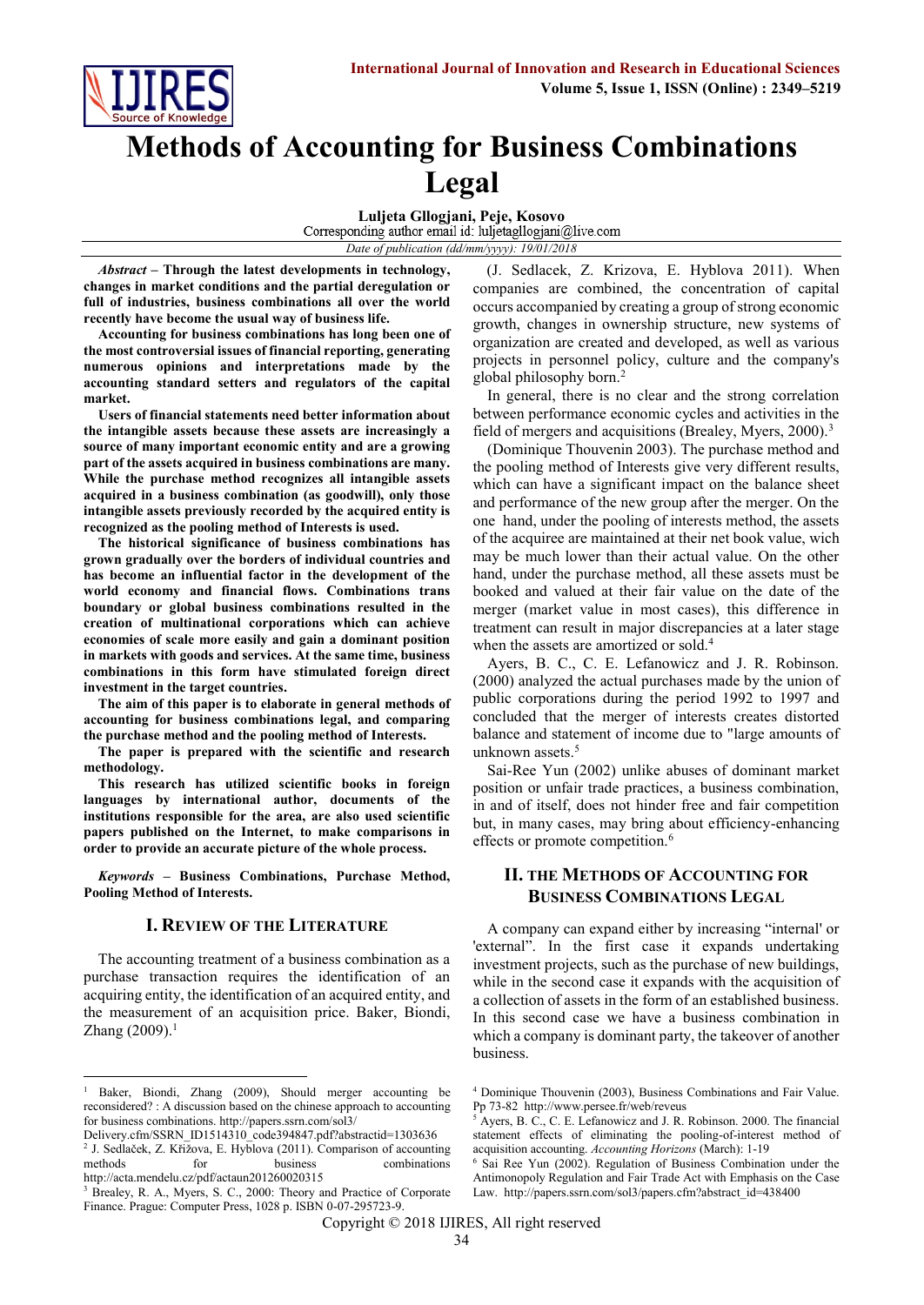

Where such 'external' growth is contemplated, it will be necessary to value the collection of assets it is proposed to purchase. It will usually be necessary to determine at least two values: (a) the value of the business to its present owners (this will determine the minimum price which will be acceptable); (b) the value of the business when combined with the existing assets of the acquiring company (this will determine the maximum price which may be offered).<sup>7</sup> Generally, "business combination" has been defined as a "process or form of combining companies that extinguishes the economic independence of those companies by unifying their corporate activities under a single management system through a consolidation of capital, personnel and organization". 8

According to many scientists, the reasons of theory of economic that reflect the mergers and acquisitions business in the present circumstances are:

- a. Increase the profitability of business,
- b. Creating advantages over competitors,
- c. Diversification of business risk,
- d. Creating the most favorable opportunities for financing,
- e. Easy penetration in the commodity and equity markets, f. Benefits associated with lower payments of tax, etc.<sup>9</sup>

Table 1. gives some indication of the importance of business combinations in the years 1991–2000. It shows acquisitions and mergers of industrial and commercial companies in the UK by UK companies.<sup>10</sup>

| Table 1. Acquisitions and mergers in the UK by UK |  |
|---------------------------------------------------|--|
| companies: 1991-2000 Consideration (£million)     |  |

| Year | Number of | Total   | Cash    | Ordinary | Fixed      |
|------|-----------|---------|---------|----------|------------|
|      | companies |         |         | shares   | interest   |
|      | acquired  |         |         |          | securities |
| 1991 | 506       | 10434   | 7 2 7 8 | 3 0 3 4  | 121        |
| 1992 | 432       | 5 9 4 1 | 3 7 7 2 | 2 1 2 2  | 47         |
| 1993 | 526       | 7 0 6 3 | 5690    | 1 1 6 2  | 211        |
| 1994 | 674       | 8 2 6 9 | 5 3 0 2 | 2823     | 144        |
| 1995 | 505       | 32 600  | 25 5 24 | 6617     | 459        |
| 1996 | 584       | 30 742  | 19551   | 10 9 26  | 265        |
| 1997 | 506       | 26829   | 10 923  | 15 5 8 3 | 323        |
| 1998 | 635       | 29 5 25 | 15 769  | 13 160   | 595        |
| 1999 | 493       | 26 163  | 16 220  | 9 5 9 2  | 351        |
| 2000 | 587       | 106 916 | 40 0 74 | 65 5 70  | 1 272      |

Source: Lewis, Pendrill. Advanced Financial Accounting, seventh edition (2004). P.360

The methods used in accounting evidence of legal combinations are:

1. Purchase method.

 $\overline{a}$ 

2. Pooling of interests method.

# **II. PURCHASE METHOD AND POOLING OF INTERESTS METHOD**

#### *Purchase Method*

The purchase method views a business combination from the perspective of buyers such that, at the date of acquisition, the acquirer purchases net assets. The application of the purchase method starts from the acquisition date, which is the date on which the acquirer effectively obtains control of the acquiree. Therefore, under the purchase method of accounting, the acquirer recognizes identifiable assets of the acquiree, liabilities to their fair value, and also recognizes goodwill.

IFRS 3 requires that all business combinations within its scope to be accounted for by applying the purchase method.

IFRS 3 specifies that the applying the purchase method involves the following steps: <sup>11</sup>

- (a) Identifying an acquirer;
- (b) Measuring the cost of the business combination; and
- (c) Allocating, at the acquisition date, the cost of the business combination to the assets acquired and liabilities and contingent liabilities assumed.

#### *a. Identifying the Acquirer*

The acquirer is the combining entity that obtains control of the other combining entities or businesses. Control, in the case of a business combination, refers to an entity's power to govern the financial and operating policies of another entity so as to obtain benefits from its activities. All the facts and circumstances surrounding a business combination shall be considered relevant in assessing when the acquirer has obtained control.

A combining entity shall be presumed to have obtained control of another combining entity when it acquires more than one-half of that other entity's voting rights, unless it can be proven otherwise. Even if one of the combining entities does not acquire more than half of the voting rights of another entity combining, it can control the benefit of that other entity, by virtue of a statute or an agreement with other investors; having the power to cast the majority of votes at the board meeting of the other entity; or control over the composition of the board of directors or equivalent governing body of the other entity.

*b. Cost of a Business Combination*

The acquirer shall measure the cost of a business combination as the aggregate of:

- (a) The fair values, at the date of exchange, of assets given, liabilities incurred or assumed, and equity instruments issued by the acquirer, in exchange for control of the acquiree; plus.
- (b) Any costs directly attributable to the business combination.

The acquisition date is the date on which the acquirer effectively obtains control of the acquiree. When this is achieved through a single exchange transaction, the date of

Copyright © 2018 IJIRES, All right reserved

<sup>7</sup> Lewis, Pendrill. Advanced Financial Accounting, seventh edition (2004). P.360

<sup>8</sup> Oh Seung Kwon, Economic Law (Seoul: Bupmoonsa, 2d. Ed., 2000), p. 178.

<sup>9</sup> Asllanaj Rr. "Financial accounting "(2010), p.501

<sup>10</sup> Lewis, Pendrill. Advanced Financial Accounting, seventh edition  $(2004)$ . P.360

<sup>11</sup> (IFRS3) International Financial Reporting Standard 3 - Business Combinations. [https://mf.rks-gov.net](https://mf.rks-gov.net/)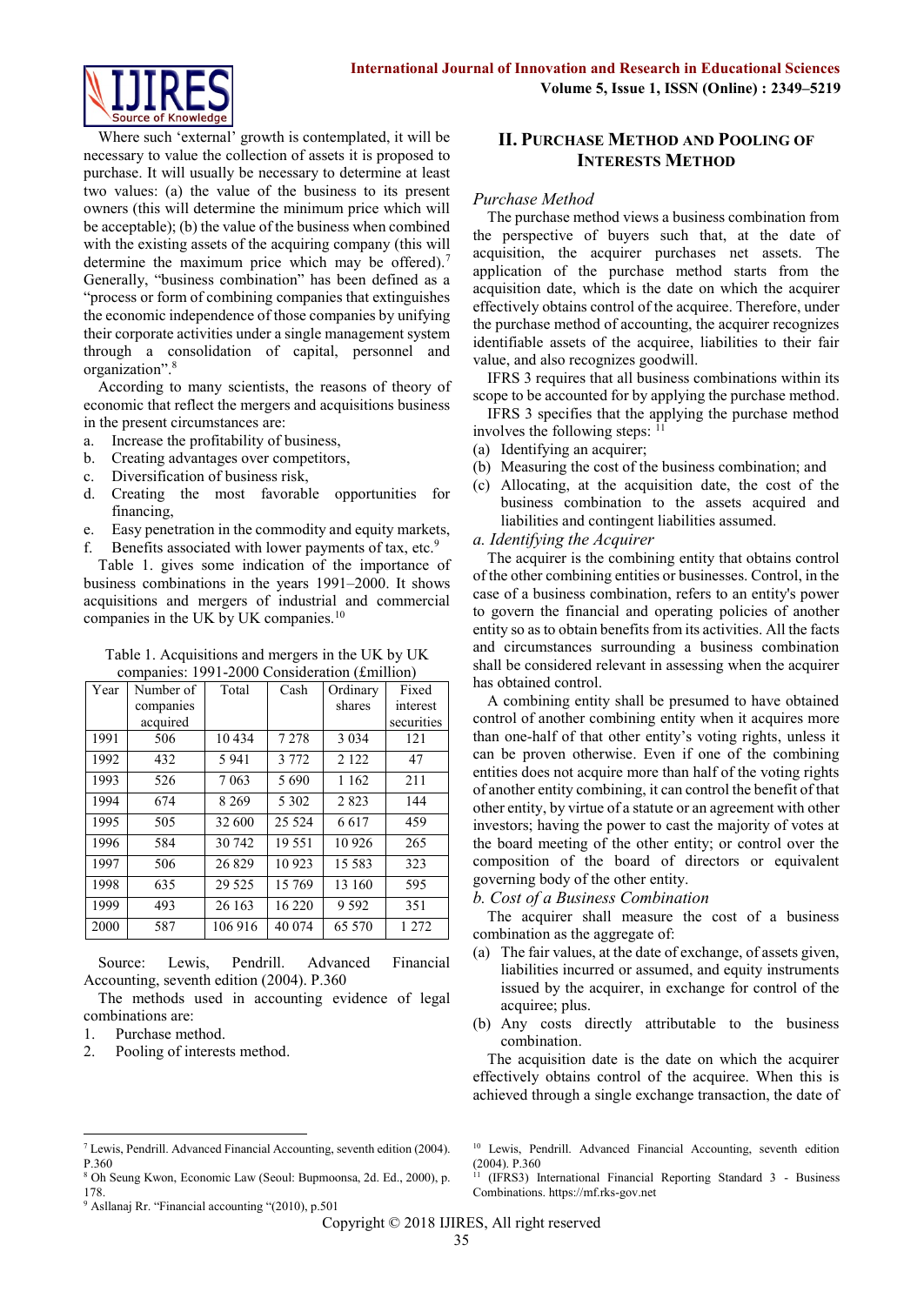# **International Journal of Innovation and Research in Educational Sciences Volume 5, Issue 1, ISSN (Online) : 2349–5219**



exchange coincides with the acquisition date. However, a business combination may involve more than one exchange transaction, for example when it is achieved in stages by successive share purchases. When this occurs:

- (a) The cost of the combination is the aggregate cost of the individual transactions; and
- (b) The date of exchange is the date of each exchange transaction (i.e. the date that each individual investment is recognised in the financial statements of the acquirer), whereas the acquisition date is the date on which the acquirer obtains control of the acquiree.

*c. Allocating the Cost of a Business Combination to the Assets Acquired and Liabilities and Contingent Liabilities Assumed*

The acquirer shall, at the acquisition date, allocate the cost of a business combination by recognising the acquiree's identifiable assets, liabilities and contingent liabilities that satisfy the recognition criteria in paragraph 37 at their fair values at that date, except for non-current assets (or disposal groups) that are classified as held for sale in accordance with IFRS 5 *Non-current Assets Held for Sale and Discontinued Operations*, which shall be recognised at fair value less costs to sell. Any difference between the cost of the business combination and the acquirer's interest in the net fair value of the identifiable assets, liabilities and contingent liabilities so recognised shall be accounted for in accordance with paragraphs 51– 57.

The acquirer shall recognise separately the acquiree's identifiable assets, liabilities and contingent liabilities at the acquisition date only if they satisfy the following criteria at that date:

- (a) In the case of an asset other than an *intangible asset*, it is possible that any associated future economic benefits will flow to the acquirer, and its fair value can be measured reliably;
- (b) In the case of a liability other than a contingent liability, it is possible that an outflow of resources embodying economic benefits will be required to settle the obligation, and its fair value can be measured reliably;
- (c) In the case of an intangible asset or a contingent liability, its fair value can be measured reliably.

#### *Purchase method - buying firm dissolved*

The purchase price equivalent to the market value

Suppose that after negotiations with the owners of Small Company, Giant firm has agreed to pay  $\epsilon$  1,050,000 for all assets and obligations Small's and  $\epsilon$  250.00 in cash and 20,000 regular shares without par value issued 10  $\epsilon$  which currently sell for  $\epsilon$  40 / share. Small company after the acquisition as the company dissolved.

|                |  | Giant Small Marketvalue |
|----------------|--|-------------------------|
| Current assets |  | 400,000 300,000 300,000 |

|  | <sup>12</sup> Asllanaj Rr. "Financial accounting "(2010), p. 506. |  |  |
|--|-------------------------------------------------------------------|--|--|

<sup>13</sup> Deloitte "Accounting for Business Combinations, Goodwill and others

| Ground<br><b>Buildings</b>  | Giant<br>500,000<br>1,000,000 | Small<br>300,000<br>400,000 | Marketvalue<br>400,000<br>600,000 |
|-----------------------------|-------------------------------|-----------------------------|-----------------------------------|
|                             |                               |                             |                                   |
| Total assets                | 1,900,000                     | 1,000,000                   | 1,300,000                         |
| Bonds payable               | 300,000                       | 200,000                     | 250,000                           |
| Ordinary shares N, V<br>10€ | 600,000                       |                             |                                   |
| Ordinary shares N,V         |                               |                             |                                   |
| 5€                          |                               | 200,000                     |                                   |
| Premium on shares           | 40,000                        | 20,000                      |                                   |
| Retained profit             | 960,000                       | 580,000                     |                                   |
| Total $E + L$               | 1,900,000                     | 1,000,000                   |                                   |
|                             | $\sim$ $\sim$ $\sim$          |                             |                                   |

net assets (m.v) = 1,300,000€

Small net assets = 1,050,000 (assests 1,300,000 – liabilities 250,000).

Giant in the books of the company, with the purchase of Small company, follow the following registrations:

*Consolidated Balance*

| Current assets                | 450,000   |
|-------------------------------|-----------|
| Ground                        | 900,000   |
| <b>Buildings</b>              | 1,600,000 |
| Total assets                  | 2,950,000 |
|                               |           |
| Bonds payable                 | 550,000   |
| Ordinary shares N, $V \in 10$ | 800,000   |
| Premium on shares             | 640,000   |
| Retained profit               | 960,000   |
| Total $E + L$                 | 2,950,000 |
|                               |           |

Giant

### *Purchase Method - The Purchase Price Exceeds the Market Value of Net Assets*

The amount of the difference for which the purchase price exceeds the fair value of the net assets of the acquired company, accountants call goodwill.<sup>12</sup>

#### *Goodwill = Purchase price - Net Assets*

Paragraph 43 of Statement 141 states, in part, that the excess of the cost of an acquired entity over the net of the amounts assigned to assets acquired and liabilities assumed, shall be recognized as an asset referred to as goodwill.<sup>13</sup>

Goodwill is recorded only to the purchasing company at the acquisition date of a successful company.

Assume that the total assets and liabilities of the company were exchanged Small  $\in 1,140,000$ . Giant company for this purchase must pay  $\epsilon$  340,000 cash and 20,000 ordinary shares of nominal value of  $\epsilon$  10 which currently have market value of  $\epsilon$  40.

[141and142.pdf](http://www.iasplus.com/en/binary/dttpubs/0705applyingfas141and142.pdf)

#### Copyright © 2018 IJIRES, All right reserved

Intangible Assets", www.iasplus.com/en/binary/dttpubs/0705applyingfas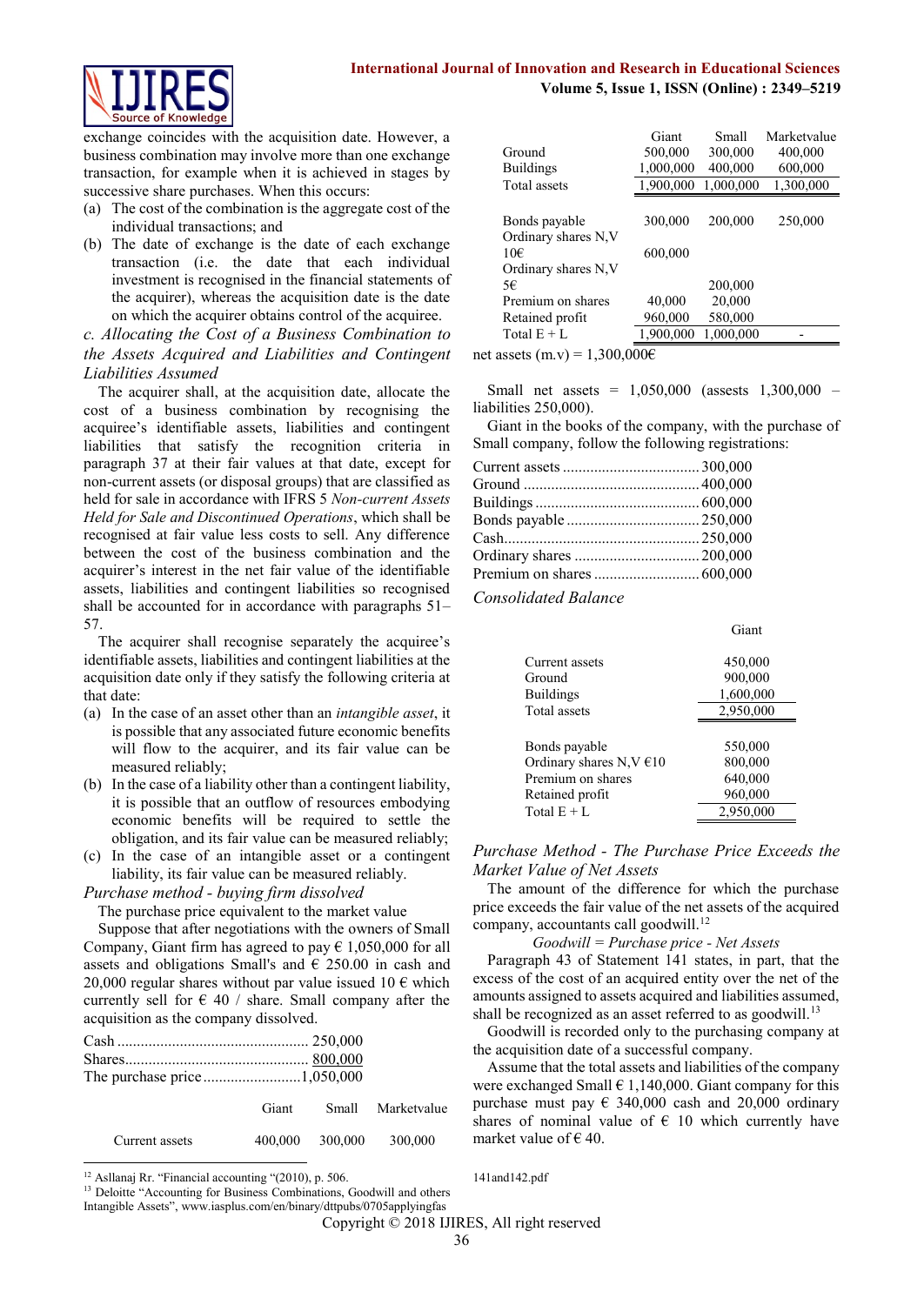

Net Assets (book value) = assets (book value) - liabilities (book value).

Net Assets (market value) = assets (market value) liabilities (market value**).**

Small net assets  $(m.v) = 1,300,000 - 250,000 = 1,050,000$  $Goodwill = 1.140,000 - 1.050,000 = 90,000$ 

Giant in the books of the company, with the purchase of Small company, follow the following registrations:

|                                   | Giant     | Small     | adjustments |         | <b>Consolidated Balance</b> |
|-----------------------------------|-----------|-----------|-------------|---------|-----------------------------|
|                                   |           |           | Debit       | Kredit  |                             |
| Current assets                    | 400,000   | 300,000   |             | 340,000 | 360,000                     |
| Ground                            | 500,000   | 400,000   |             |         | 900,000                     |
| <b>Buildings</b>                  | 1,000,000 | 600,000   |             |         | 1,600,000                   |
| Goodwill                          |           |           | 90,000      |         | 90,000                      |
| Total assets                      | 1,900,000 | 1.300.000 |             |         | 2,950,000                   |
|                                   |           |           |             |         |                             |
| Bonds payable                     | 300,000   | 250,000   |             |         | 550,000                     |
| Ordinary shares N, V $10\epsilon$ | 600,000   |           |             | 200,000 | 800,000                     |
| Ordinary shares NV $56$           |           | 200,000   | 200,000     |         |                             |
| Premium on shares                 | 40.000    | 20,000    | 20.000      |         | 40.000                      |
| Retained profit                   | 960,000   | 580,000   | 580,000     |         | 960,000                     |
| Total $E + L$                     | 1.900.000 | 1,050,000 |             |         | 2,950,000                   |

# *Purchase Method - The Purchase Price under the Market Value of Net Assets*

When the purchase price is lower than the market value of the net assets of the acquired company, then for this very difference resulting goodwill negative, which according to the standard of the FASB's treated as a liability (deferred revenue), and according to standard international IAS 22, should be treated as income which should be included in a linear way for 5 years in purchasing the company's revenues.<sup>14</sup>

The price paid for the Small company owners is  $\epsilon$ 900,000, associated with this Giant has paid  $\epsilon$  100,000 cash and 20,000 regular shares of the nominal value of  $\epsilon$  10 which are sold on the market for  $\epsilon$  40 at the acquisition date. Direct cost of consolidation is  $\epsilon$  30,000 which was paid in cash and  $\epsilon$  10,000 have been paid for the registration of shares without issued.

The sum of  $\epsilon$  10,000 is not included in the purchase price but it reduces many regular premium on shares of Giant.

| $250,000 = 1,050,000$<br>$930,000 - 1,050,000 = -120,000$                                                  | Net assets $(m.v)$ = assets - liabilities = 1,300,000 -<br>Goodwill negative = The purchase price $-$ Net assets = |
|------------------------------------------------------------------------------------------------------------|--------------------------------------------------------------------------------------------------------------------|
| Ground $400,000,40\%$<br>Buildings 600,000 60%<br>$100\%$                                                  |                                                                                                                    |
| $120,000 \times 40\% = 48,000 -$ Diminishes ground<br>$120,000 \times 60\% = 72,000 -$ Diminishes building |                                                                                                                    |

| Current assets    | 570,000   |
|-------------------|-----------|
| Ground            | 852,000   |
| <b>Buildings</b>  | 1,528,000 |
| Goodwill          |           |
| Total assests     | 2,950,000 |
|                   |           |
| Bonds payable     | 550,000   |
| Ordinary shares   | 800,000   |
|                   |           |
| Premium on shares | 640,000   |
| Retained profit   | 960,000   |
| Total $E + L$     | 2,950,000 |

Giant

*Purchase Method - The Firm does not Break*

Suppose Giant Company, bought the 26,000 Small regular shares of the nominal value of  $\epsilon$  10 which at the acquisition date have market value of  $\epsilon$  40. Direct cost of combination (merger) of which  $\epsilon$  50,000 has been paid in cash.

| Investment in Small company 1.090.000 |  |
|---------------------------------------|--|
|                                       |  |
|                                       |  |
|                                       |  |

**.** 

<sup>&</sup>lt;sup>14</sup> Asllanaj Rr. "Financial accounting "(2010), p.506

Copyright © 2018 IJIRES, All right reserved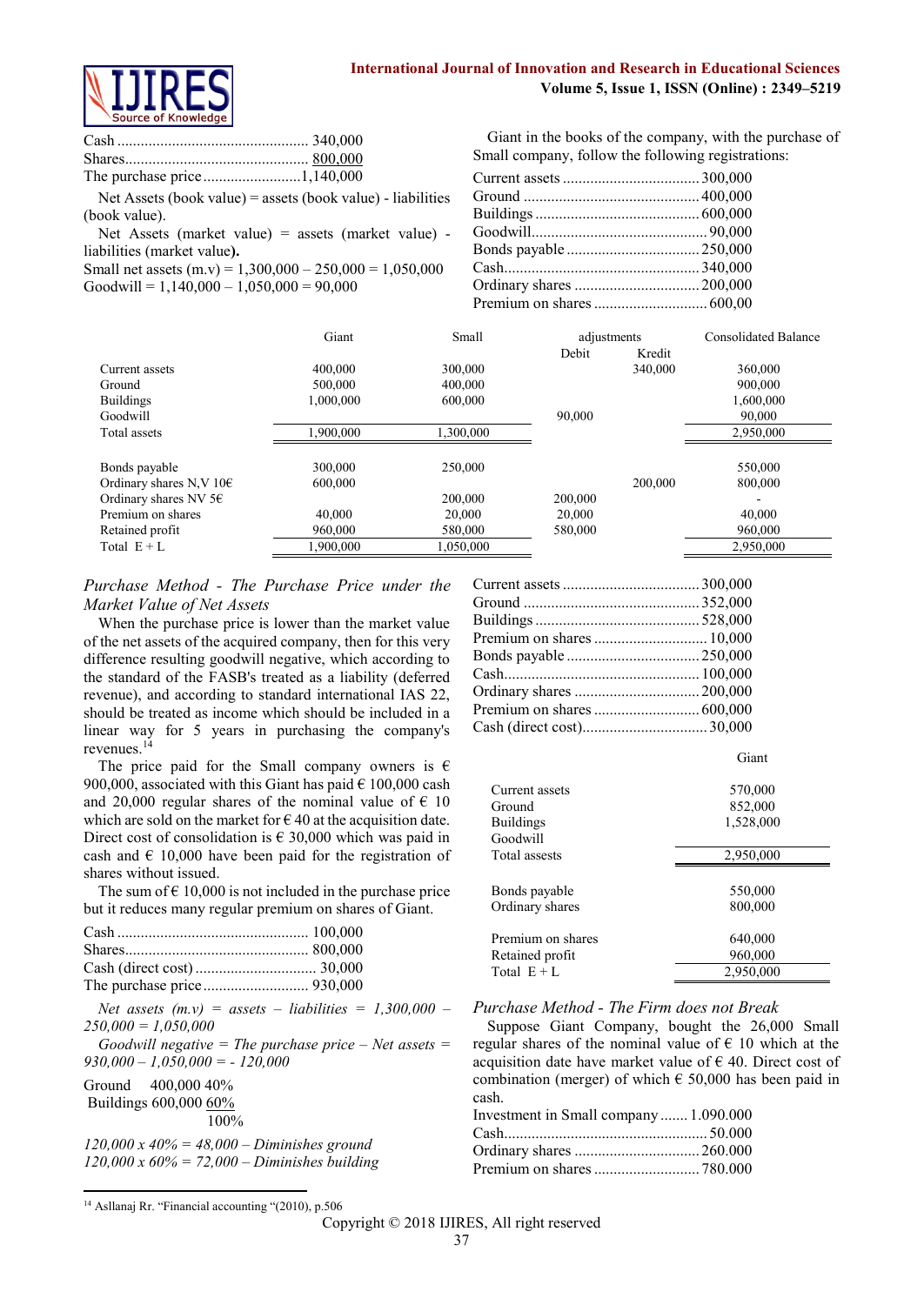

# The purchase price  $= 1.090.000$

Net assets  $(m.v) = 1.300.000 - 250.000 = 1.050.000$ 

|                   | Giant     | Small<br>adjustments |         |         | Consolidated B |
|-------------------|-----------|----------------------|---------|---------|----------------|
|                   |           |                      | Debit   | Kredit  |                |
| Current assets    | 350,000   | 300,000              |         | 340,000 | 650,000        |
| Ground            | 500,000   | 300,000              | 100,000 |         | 900,000        |
| <b>Buildings</b>  | 1,000,000 | 400,000              | 200,000 |         | 1,600,000      |
| Goodwill          |           |                      | 40,000  |         | 40,000         |
| Total assets      | 2,940,000 | 1,000,000            |         |         | 3,190,000      |
| Bonds payable     | 300,000   | 200,000              |         | 50,000  | 550,000        |
| Ordinary shares G | 860,000   |                      |         |         | 860,000        |
| Ordinary shares S |           | 200.000              | 200,000 |         |                |
| Premium on shares | 820,000   | 200,00               | 200,000 |         | 820,000        |
| Retained profit   | 960,000   | 580,000              | 580,000 |         | 960,000        |
| Total $E + L$     | 1,900,000 | 1,050,000            |         |         | 3,190,000      |

# *Pooling of Interests Method*

Pooling of interests method different from the method of purchase, the purchase of another company treats as a union of interests of the two companies, in exchange for ordinary shares. In the method of pooling interests subsidiary assets and liabilities reported in the consolidated balance sheet at book value. Assets and liabilities as recorded in the book value method goodwill are not recognized as intangible assets.<sup>15</sup>

Pooling of interests method produces dramatically different results by the purchase method and was not thinking about what an alternative method. However, in practice, the transactions for which the pooling method is applied are similar to those calculated by the method of purchase. As a result, investors are provided with less information and less important information than is provided by the purchase method. This is because the pooling method ignores the values exchanged in a business combination transaction and the purchase method records these values. As a result, the pooling method does not provide users of financial statements with information about how much is invested in the combination. It also does not provide them with the information they need to evaluate the performance of this investment later and compare it with the performance of other companies.<sup>16</sup>

# *Consolidation of union interests 100% - Subsidiary Dissolved*

Suppose that the company G and S on December 31, 2007 reached an agreement to merge their interests, and then this combination will only exist as a legal entity. Such combination is created through issuance of 20,000 additional ordinary shares of the company G. At this date these shares possess market value of  $\epsilon$  20. For direct merger costs. G Company has paid  $\in$  4,000 in cash. The date of the merger of these companies on their balance sheets were as follows:

Goodwill =  $1.090.000 - 1.050.000 = 40.000$ 

| Giant   | Small     | adjustments |         | <b>Consolidated Balance</b> |
|---------|-----------|-------------|---------|-----------------------------|
|         |           | Debit       | Kredit  |                             |
| 50,000  | 300,000   |             | 340,000 | 650,000                     |
| 00,000  | 300,000   | 100,000     |         | 900,000                     |
| 000,000 | 400,000   | 200,000     |         | 1,600,000                   |
|         |           | 40,000      |         | 40,000                      |
| 940,000 | 1,000,000 |             |         | 3,190,000                   |
| 00,000  | 200,000   |             | 50,000  | 550,000                     |
| 60,000  |           |             |         | 860,000                     |
|         | 200,000   | 200,000     |         |                             |
| 20,000  | 200.00    | 200,000     |         | 820,000                     |
| 60,000  | 580,000   | 580,000     |         | 960,000                     |
| 900,000 | 1,050,000 |             |         | 3,190,000                   |

| Company G                    | Company S          | Company S      |
|------------------------------|--------------------|----------------|
| (accounting value)           | (accounting value) | (market value) |
|                              |                    |                |
| Ground                       |                    |                |
| 300,000                      | 200,000            | 200,000        |
| Machinery                    |                    |                |
| 400,000                      | 300,000            | 400,000        |
| Short-term assets            |                    |                |
| 200,000                      | 100,000            | 100,000        |
| Total assets                 |                    |                |
| 900,000                      | 600,000            | 700,000        |
| Ordinary shares              | 150,000            | 100,000        |
| Premium on shares            | 300,000            | 200,000        |
| Retained profit $(31.12.07)$ | 400,000            | 270,000        |
| Bonds payable                |                    |                |
| 50,000                       | 30,000             | (35,000)       |
| Total $E + L$                | 900,000            | 600,000        |
| Retained profit (01.01.07)   | 300,000            | 200,000        |
| Dividends declared           | (60,000)           | (30,000)       |
| Income                       | 500,000            | 200,000        |
| Costs                        | (340,000)          | (100,000)      |
| Retained profit (31.12.07)   | (400,000)          | (270,000)      |
|                              |                    |                |

*Combining the Company "S" Company "G" must be recorded in its Accounts as follows:*

| Ground                                           | 200, 000                 |         |  |
|--------------------------------------------------|--------------------------|---------|--|
|                                                  |                          |         |  |
| Machinery                                        | 300.000                  |         |  |
| Short-term assets                                | 100.000                  |         |  |
| Dividends declared                               | 30.000                   |         |  |
| Costs                                            | 100.000                  |         |  |
| Ordinary shares                                  |                          | 240.000 |  |
| Retained profit                                  |                          | 200.000 |  |
| Premium<br><sub>on</sub>                         |                          | 60.000  |  |
| shares                                           |                          | 200.000 |  |
| Income                                           |                          | 30.000  |  |
| Bonds payable                                    | 4.000                    |         |  |
| Costs                                            |                          | 4.000   |  |
| Cash                                             |                          |         |  |
| The company's consolidated balance sheet "G" and |                          |         |  |
|                                                  | "S" on December 31, 2007 |         |  |

Copyright © 2018 IJIRES, All right reserved

**<sup>.</sup>** <sup>15</sup> Asllanaj Rr. "Financial accounting "(2010), p.516

<sup>&</sup>lt;sup>16</sup> L. Todd Johnson and Kimberley R. Petrone, Why Eliminate the Pooling Method? [http://www.icjce.es](http://www.icjce.es/)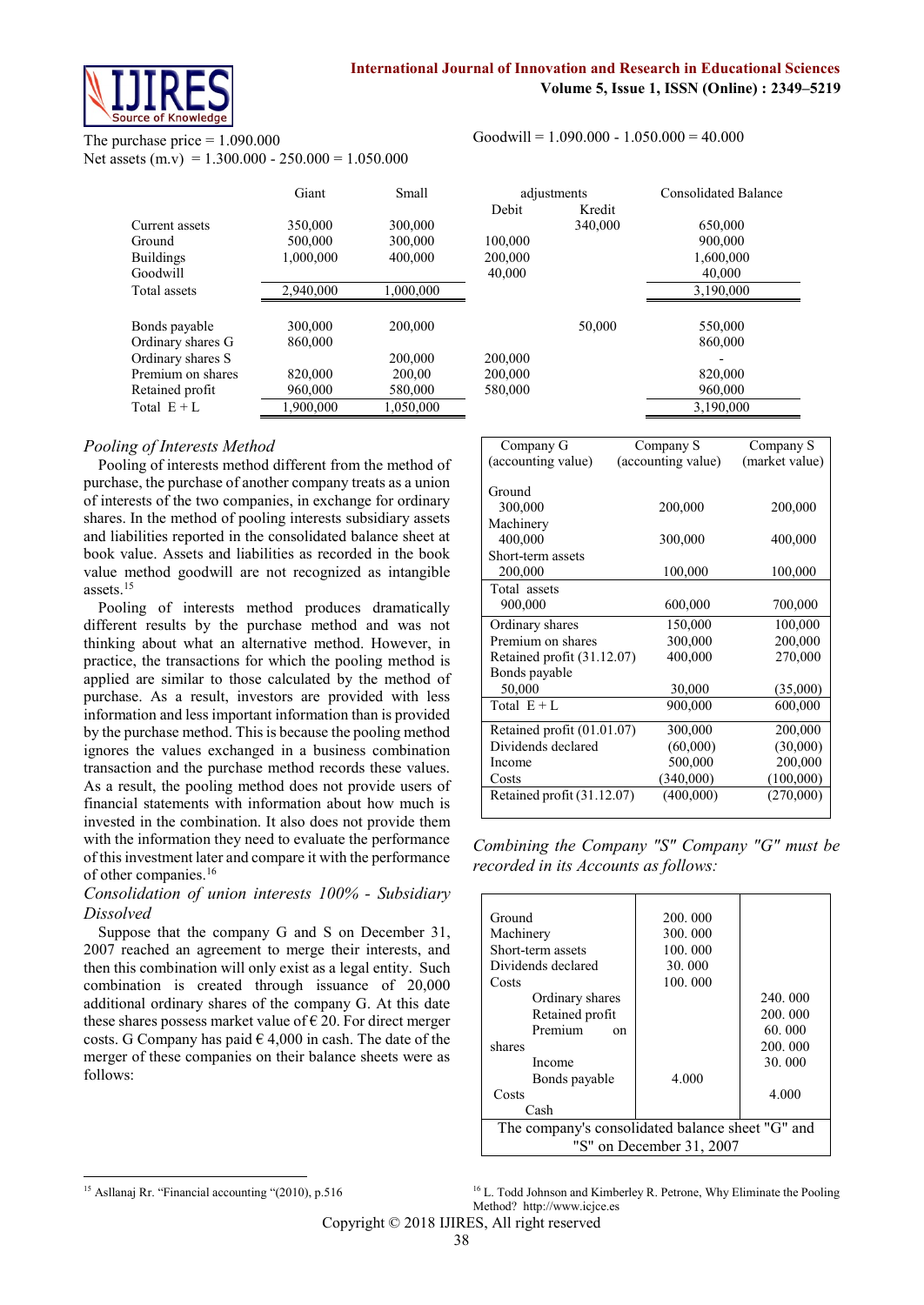

| Ground                     | 500.000   |
|----------------------------|-----------|
| Machinery                  | 700,000   |
| Short-term assets          | 296, 000  |
| Total assets               | 1.496.000 |
| Ordinary shares            | 390,000   |
| Premium on shares          | 360.000   |
| Retained profit 31.12.2007 | 666.000   |
| Bonds payable              | 80.000    |
| Total E+L                  | 1.496.000 |
| Retained profit 01.01.07   | 500.000   |
| Dividends declared         | (90.000)  |
| Income                     | 700.000   |
| Costs                      | (444.000) |
| Retained profit 31.12.07   | 666.000   |

*Consolidation of Union Interests 100% - Subsidiary Exists as a Legal Entity* 

Now suppose that G and S Company has reached agreement to join 100% to their interests and after this there will be a combination of two companies. For creating this combination, G Company has issued 21,000 shares of nominal value of 12 Euros, which have market value of 20 euro. For direct costs of the combination, G Company has paid 7,000 Euros in cash. The date of the merger, with December 31, 2007, Company G and S have followed in their balance sheets these data as follows:

| Company G          | Company S          | Company S      |
|--------------------|--------------------|----------------|
| (accounting value) | (accounting value) | (market value) |
| Ground             |                    |                |
| 300,000            | 200,000            | 200,000        |
| Machinery          |                    |                |
| 400,000            | 300,000            | 400,000        |

| Short-term assets          |           |           |
|----------------------------|-----------|-----------|
| 200,000                    | 100,000   | 100,000   |
| Total assets 900,000       | 600,000   | 700,000   |
|                            |           |           |
| Ordinary shares            | 150,000   | 100,000   |
| Premium on shares          | 300,000   | 200,000   |
| Retained profit (31.12.07) | 400,000   | 270,000   |
| Bonds payable              |           |           |
| 50,000                     | 30,000    | (35,000)  |
| Total $E + L$              | 900,000   | 600,000   |
|                            |           |           |
| Retained profit (01.01.07) | 300,000   | 200,000   |
| Dividends declared         | (60,000)  | (30,000)  |
| Income                     | 500,000   | 200,000   |
| Costs                      | (340,000) | (100,000) |
| Retained profit (31.12.07) | (400,000) | (270,000) |

*Companies "G" and "S" will maintain Separate Accounting as will exist as Separate Entities.* 

| Investments in subsidiaries "S"<br>Ordinary shares<br>Premium on shares<br>Retained profit | 500.000 | 252.000<br>48.000<br>200,000 |
|--------------------------------------------------------------------------------------------|---------|------------------------------|
| Direct costs                                                                               | 7.000   |                              |
| Cash                                                                                       |         | 7.000                        |
| Merger entity for the company "G"<br>and $"S"$                                             |         |                              |

*List of work for the balance of Consolidated Companies "G" and "S" dated December 31, 2007*

| Denomination                                                                                                                                                         | Company<br>" $M$ "                                                | Company<br>``S"                                               | Adjustments and<br>eliminations<br>Debit | Kredit    | <b>Consolidated Balance</b>                                       |
|----------------------------------------------------------------------------------------------------------------------------------------------------------------------|-------------------------------------------------------------------|---------------------------------------------------------------|------------------------------------------|-----------|-------------------------------------------------------------------|
| Income statement<br>Income<br>Costs<br>Net profit                                                                                                                    | 500.000<br>(347, 000)<br>153.000                                  | 200.000<br>(100.000)<br>100.000                               |                                          |           | 700.000<br>(447.000)<br>253.000                                   |
| Statement of retained profit<br>Retained profit 01.01.07<br>Dividends declared<br>Net Profit<br>Retained profit 31.12.07<br>The balance sheet<br>Ground<br>Machinery | 500.000<br>(60, 000)<br>153.000<br>593.000<br>300.000<br>400.000  | 200.000<br>(30.000)<br>100.000<br>270,000<br>200.000          |                                          |           | 700.000<br>(90.000)<br>253.000<br>863.000<br>500.000              |
| Short-term assets<br>Invest, in subsidiaries S                                                                                                                       | 193.000<br>500.000                                                | 300.000<br>100.000                                            |                                          | (500.000) | 700.000<br>293.000                                                |
| <b>Total assets</b><br>Ordinary shares<br>Premium on shares<br>Retained profit<br>Bonds payable                                                                      | 1.393.000<br>402.000<br>348.000<br>593.000<br>50.000<br>1.393.000 | 600.000<br>100.000<br>200.000<br>270,000<br>30.000<br>600.000 | (100.000)<br>(200.000)<br>(200.000)      |           | 1.493.000<br>402.000<br>348.000<br>663.000<br>80.000<br>1.493.000 |
| Total E+L                                                                                                                                                            |                                                                   |                                                               |                                          |           |                                                                   |